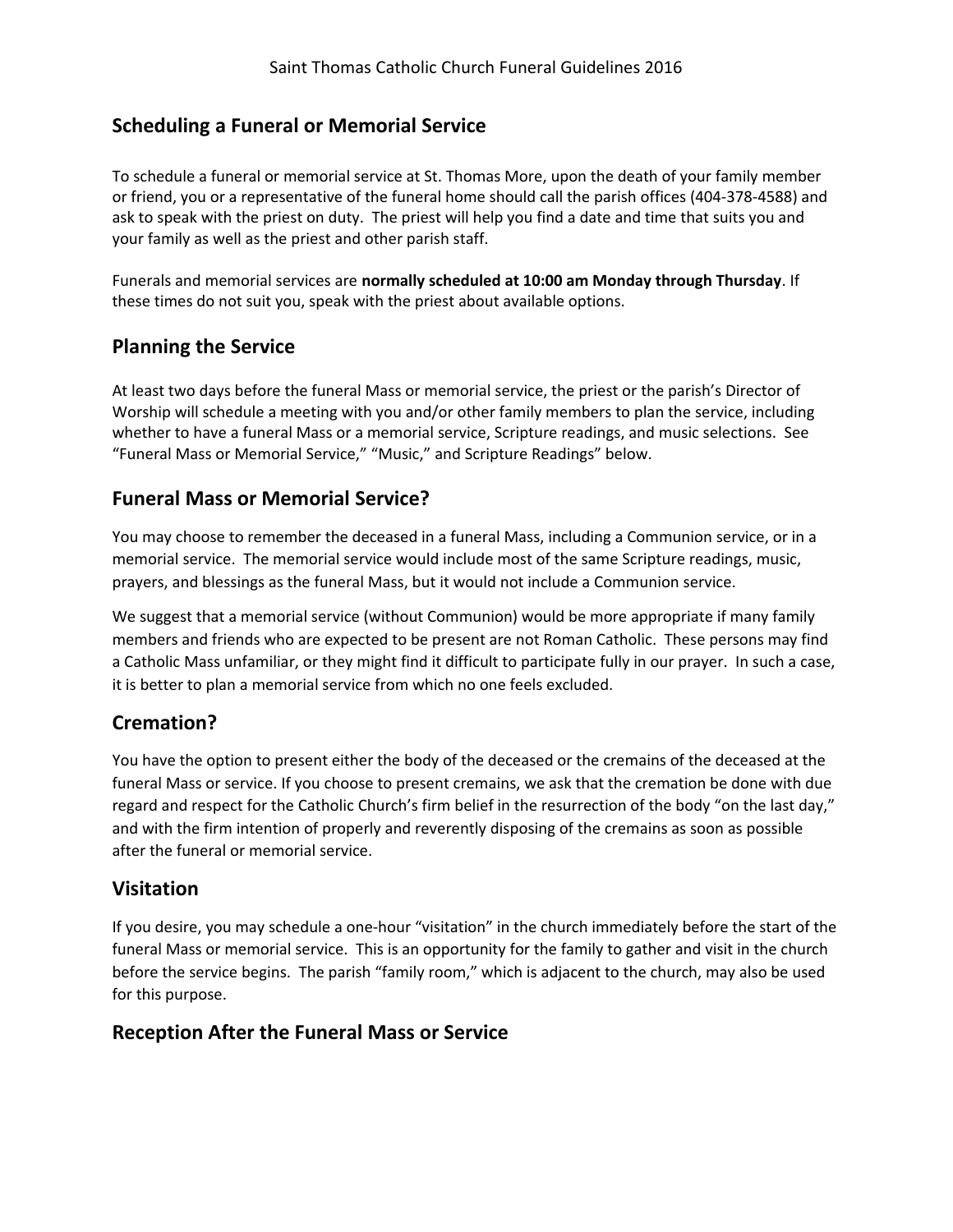Depending on their availability, you may wish to use parish facilities for a modest reception immediately after the Mass or service. If you are interested, ask the priest or Director of Worship to reserve these rooms for your use. There is a fee for the use of these rooms. See below.

# **Scripture Readings**

You may choose particular readings from Scripture for use during the funeral Mass or memorial service. Readings from non-Scriptural, secular sources are not permitted during the Mass or service. The priest or Director of Worship will assist you with your choices during the planning meeting, if you wish. A list of suggested Scripture readings is attached for your use.

You may wish to have a family member or friend read the Scriptures you choose during the Mass or service. The priest or Director of Worship will help you select capable readers.

### **Music**

Music is an integral part of the funeral Mass or memorial service. It is meant to should console and uplift the participants and help to create in them a spirit of hope in Christ's victory over death and in our share in that victory. You may choose the particular liturgical music for the funeral or service. However, because a funeral Mass or memorial service is an act of worship, only sacred music is appropriate. This excludes the use of popular music, show tunes, and patriotic music. The priest or Director of Worship will assist you with your choices during the planning meeting, if you wish.

The Director of Worship will arrange for an organist/pianist and a cantor to provide musical accompaniment and to lead the singing. In limited circumstances and with the permission of the priest or Director of Worship, there may be opportunities for family members and friends to participate in providing service music.

# **Other Ministers**

You may also ask family or friends to offer intercessory prayers after the homily, and, in the case of a funeral Mass, to serve as gift bearers in the procession of the gifts of bread and wine to the altar and as Eucharistic Ministers during the Communion rite. The priest or Director of Worship will help you select capable ministers for these tasks.

## **Flowers**

You may arrange for flowers to be delivered to the church at your expense. These should be delivered to the church at least one hour before the scheduled start of the Mass or service. Placement of the flowers in the church will be at the direction of the Director of Worship. Flowers should not be placed on or in front of the altar. You or a representative of the funeral home should remove the flowers from the church after the end of the mass or service.

# **Worship Aid/Program**

The Director of Worship will create a simple printed worship aid for use by family, friends, and other guests during the Mass or service. This worship aid normally includes citations for the Scripture